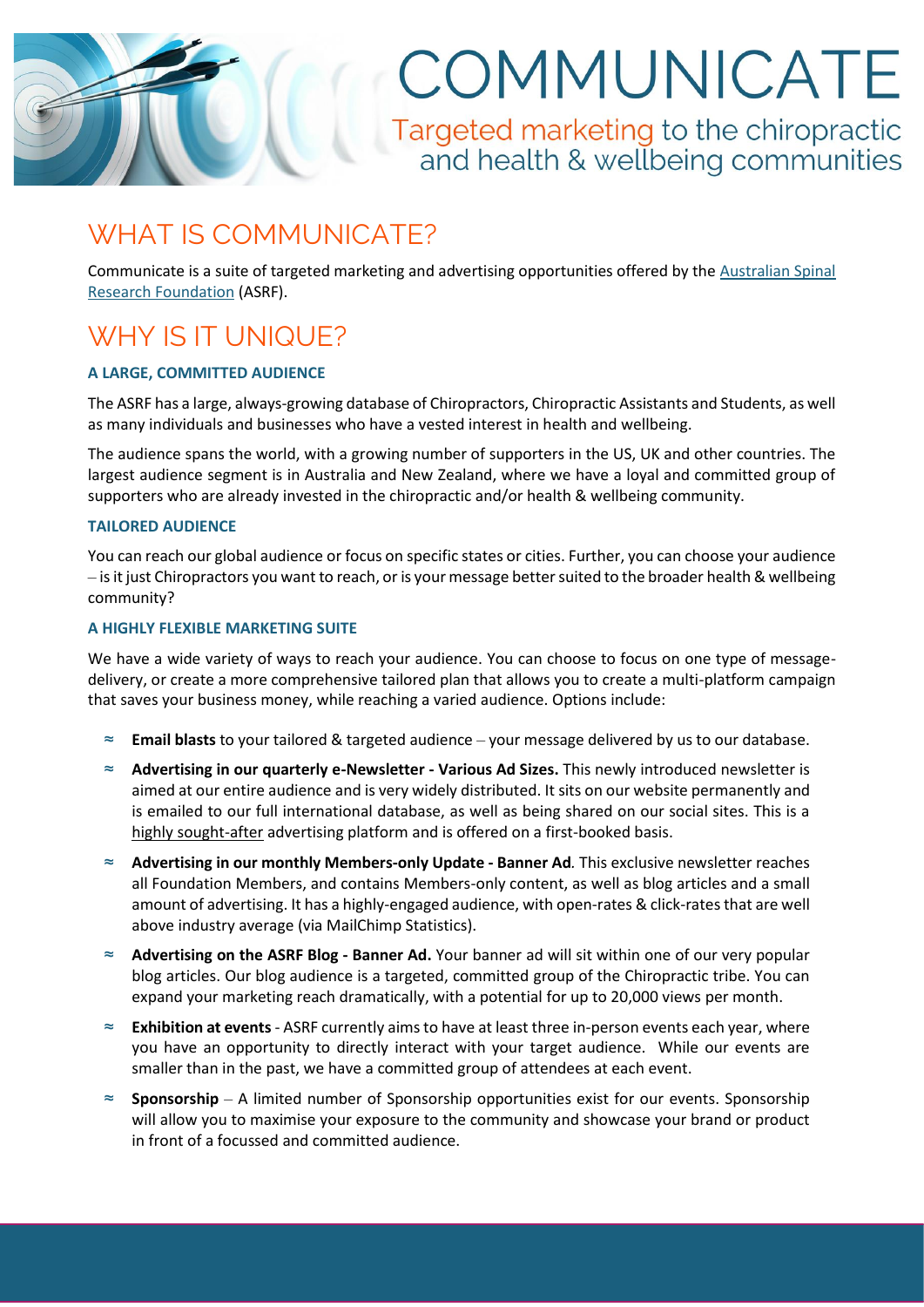# **BUILD** YOUR BRAND

### WHO SHOULD USE COMMUNICATE?

If you have a **business**, **product**, **event**, or **message** that you would like to promote, Communicate is for you. Having a committed audience who have a vested interest in chiropractic and health & wellbeing means you can create a comprehensive marketing plan and fast-track your business goals. ASRF has assisted many businesses to spread the word and grow their support base.

A bonus advantage of becoming a Communicate client is that you will be seen to be a business that actively demonstrates their support of chiropractic and/or the health & wellbeing community.

**All revenue from Communicate goes towards helping the Foundation** to fulfil our mission to facilitate research that furthers the understanding and development of chiropractic care.

We can support and boost your marketing and advertising, if you are a:

- ≈ Potential new advertiser of goods or services;
- ≈ Existing advertiser of goods or services;
- Member of the chiropractic community needing to find an associate or CA;
- ≈ Member of the health & wellbeing community who would like to target a specific audience;
- ≈ Chiropractic College;
- ≈ Local or international group conducting seminars, symposiums, workshops or conferences;
- Anyone with a message they'd like to reach the chiropractic and/or health & wellbeing communities.

### HOW CAN YOU WORK OUT WHAT SUITS YOUR BUSINESS?

Get in contact with us to discuss what your objectives are – we can then assist you to create a tailored Communicate plan that will help you reach your targets. **We can also offer you some great discount packages, when you combine two or more Communicate options**, to help you make the most of your campaign. And don't forget that ASRF [Commercial Supporters](https://spinalresearch.com.au/get-involved/commercial-supporter-initiative/) receive further significant discounts on the entire suite of services, including event sponsorship.

We look forward to hearing from you and are excited to help you maximise your investment in marketing. You can contact our General Manager via email:

Bridget Coyne General Manager e[: bridget@spinalresearch.com.au](mailto:bridget@spinalresearch.com.au) 

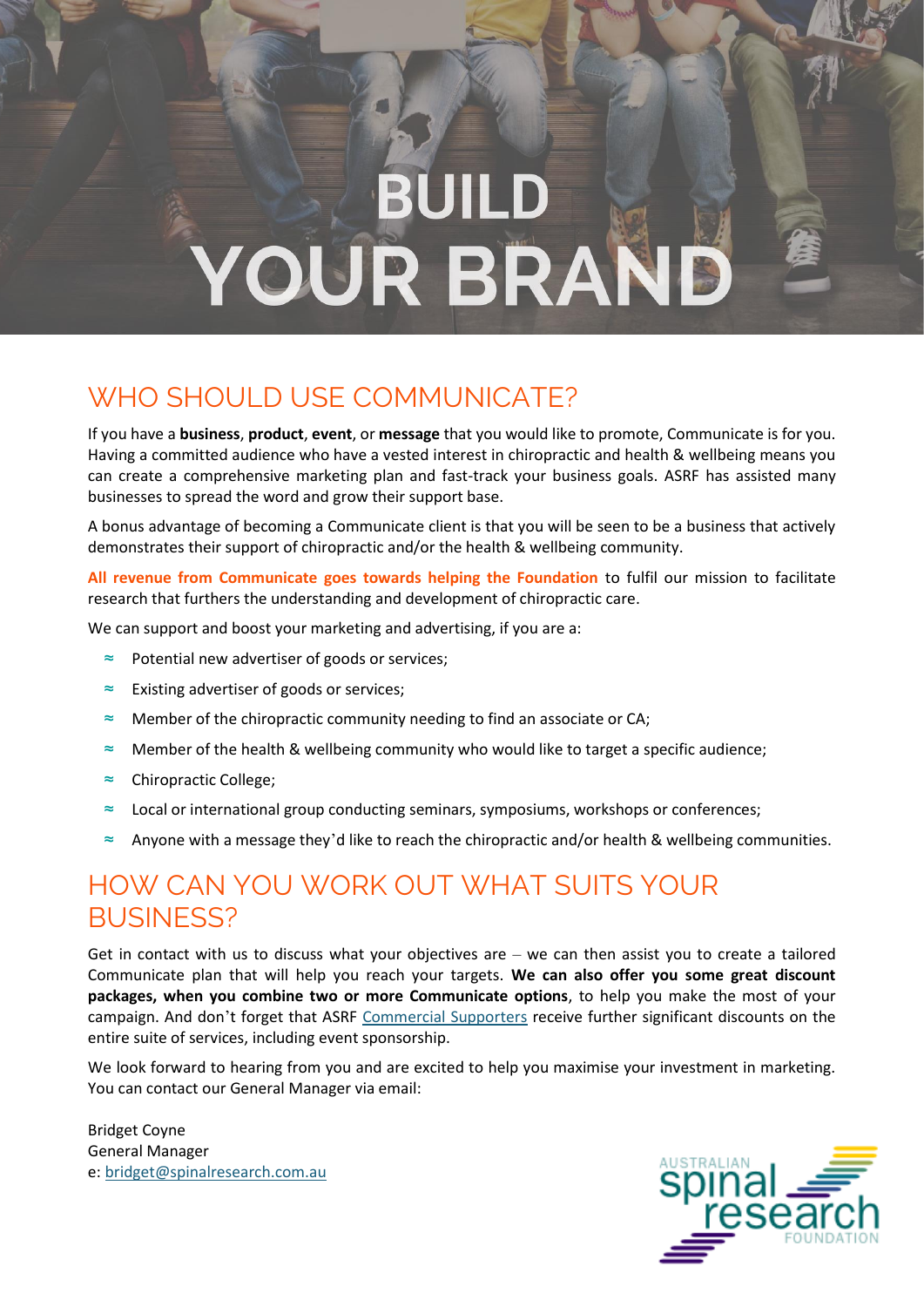# **COMMUNICATE PRICE LIST**

### **FMAIL BLASTS**

**Cost per email = 48 cents (AUD)**

#### **Labour costs = Complimentary.**

Additional charges may apply if your email blast requires significant re-design or adjustments. If it is necessary for the Foundation to spend more than 30 minutes formatting your email blast, an additional cost of \$50 per extra half hour or part thereof will be charged. You will be notified if this is the case. Please see booking form for all specifications and other information.

**EXAMPLE:** National email to all Chiropractors in Australia.

| <b>Job Specification</b>    | Target Audience                | Target<br><b>Number</b> | <b>Size</b> | <b>Unit Amount</b> | <b>TOTAL FEE</b><br>(inc GST) |
|-----------------------------|--------------------------------|-------------------------|-------------|--------------------|-------------------------------|
| <b>National Email Blast</b> | All Chiropractors in Australia | $2.230+$                | <b>HTML</b> | S.48               | \$1,070                       |

Discounts may apply for multiple emails and/or other advertising. We ensure that we give you the best price possible, so that your advertising is a win-win, for you and the Foundation.

### MEMBER'S UPDATE

**Cost =** A banner ad in our Members Update costs \$200. Discounts apply for multiple ads booked, as per table below. Specs: 600 W x 150 H pixels.

#### **Labour costs = Complimentary.**

| <b>Number of Ads</b><br>booked | <b>Total Fee</b> | Fee per ad  |
|--------------------------------|------------------|-------------|
|                                | \$200.00         | \$200.00    |
| ר                              | \$360.00         | \$180.00    |
| ₹                              | \$480.00         | \$160.00    |
|                                | \$560.00         | \$140.00    |
|                                | \$600.00         | \$120.00    |
| 6+                             | \$100.00 ea      | \$100.00 ea |

#### **Banner Ad Example (Not actual size. See specs above):**

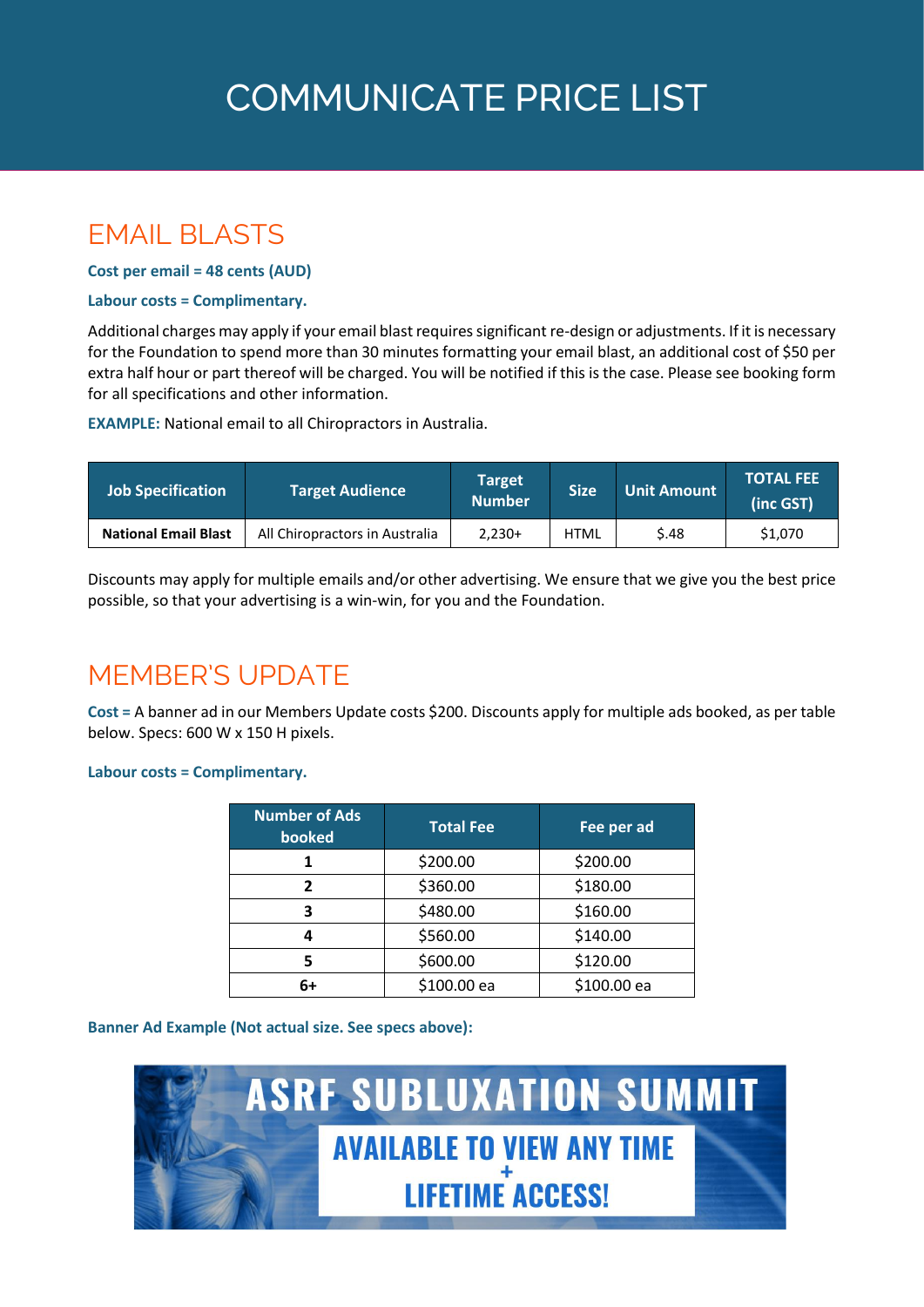### QUARTERLY E-NEWSLETTER ADS

**Cost =** There are 3 options for ads in our quarterly e-Newsletter, as shown below. Discounts apply for multiple ads booked, as per table below.

*Banner Advertisement = \$350 (600 x 150 px) Half Page Advertisement = \$750 (750 x 540 px) 3/4 Page Editorial + picture/video = \$1,200 (Can include video, image or text or combination)*

#### **Labour costs = Complimentary.**

See the e-Newsletters here: **[ASRF e-Newsletters](https://spinalresearch.com.au/newsletter/)**

### ASRF BLOG - BANNER ADS

This option has the capacity to expand your reach dramatically, by showcasing your brand and products to a much larger and focussed international audience.

#### **How it works:**

- Your banner ad will sit within one of our very popular blog articles. Our blog audience is a targeted, committed group of the chiropractic and health & wellbeing communities.
- Your banner add will be the only ad in the article. (with the possible exception of ASRF content). We do this with the intention of keeping our blog pages from being cluttered with ads that are meaningless to our viewers.
- Every blog article that is published is shared on our Facebook page, further increasing the opportunity for your advertisement to be seen. In any given month, the Foundation Facebook page has a reach of around 19,000 views. If you then share the post, the potential increases further!
- In terms of blog article views, our most popular articles receive up anywhere up to 10,000+ views in the first week, and up to 20,000+ in one month.

| <b>Size</b> | <b>Position</b>                                                                                                                    | Cost                                                      |
|-------------|------------------------------------------------------------------------------------------------------------------------------------|-----------------------------------------------------------|
|             | 1800 W x 300 H pixels   Middle of article. 'Stand-alone' ie: text is not wrapped<br>around the ad. Labour costs are complimentary. | \$700 - 1 ad<br>\$600 each - 2 ads<br>\$350 each - 3+ ads |

This image will give you an idea of the layout of the blog banner ads. And you can view an examples here (see the 'Case for Chiropractic' banner ad): **[Blog Article with Banner Ad](https://spinalresearch.com.au/agreement-of-primary-outcomes-in-chiropractic-related-registered-clinical-trial-protocols-and-publications/)**